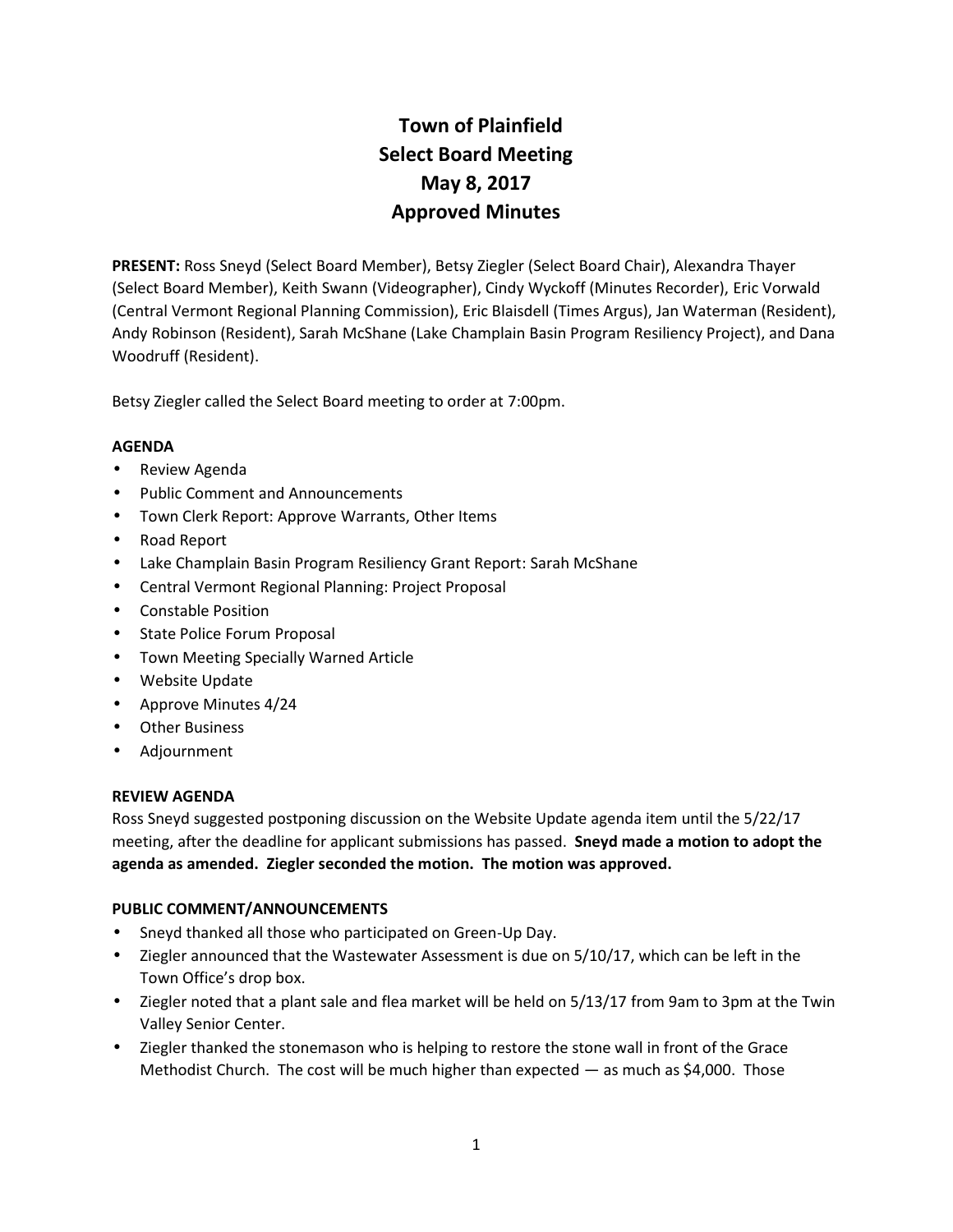interested and able to make a donation should contact Melvin Chase at the Grace Methodist Church.

- Alexandra Thayer announced a performance at the Town Hall Opera House on 5/21/17 by classical pianist and composer Diane Huling Reed.
- Ziegler noted the great turnout at last week's tree planting in the riparian area at the Recreation Field.
- Ziegler noted that the Conservation Commission's tree sale was a success.

## **TOWN CLERK'S REPORT: APPROVE WARRANTS, OTHER ITEMS**

- Town Clerk/Treasurer Linda Wells was not present.
- Ziegler presented the Annual Financial Plan for Town Highways to be submitted to the State, which helps to offset the maintenance costs of roads. The Plan indicates the cost that the Town will incur in maintenance and general repairs in the 2017-18 fiscal year. Thayer noted that the State provides only \$91,000 of the Town's overall cost of almost \$624,000. Ziegler stated that road costs are almost two-thirds of the Town's annual budget. **Sneyd made a motion to approve the Annual Financial Plan for Town Highways. Thayer seconded the motion. The motion was approved.**
- Ziegler noted that a meeting took place last week to hear comments on the current draft of the Town's Zoning Regulations. The next draft will incorporate suggestions from that meeting and be followed by a public hearing before the next draft is presented. Ziegler briefly discussed the nature of some of the changes that have been suggested since the last draft.
- Sneyd presented the dates of the warrants for Select Board approval: 5/8/17, 5/5/17, 4/28/17, and 4/26/17**. Thayer made a motion to approve the warrants for 5/8/17, 5/5/17, 4/28/17, and 4/26/17. Sneyd seconded the motion. The motion was approved.**
- Ziegler read aloud a letter from Paula Ackel, who is interested in serving on the Cemetery Commission through March of 2018. **Sneyd made a motion to approve the appointment of Paula Ackel to the Cemetery Commission. Thayer seconded the motion. The motion was approved.**
- Ziegler noted that Plainfield Constable George Cushing is still available to attend the semi-annual constable training. The Select Board agreed that he should attend. Cushing had stated that there were no new problems on Spruce Mountain Road, but that there were two break-ins in the community in the past two weeks: one at the Grace Methodist Church and the other at a residence on East Hill Road.

## **ROAD REPORT**

- Road Foreman Mike Nolan was not present.
- Sneyd noted that he has contacted the League of Cities and Towns requesting clarification on whether the Town assumes any kind of liability or responsibility in posting a "no littering" sign. Sneyd is waiting to hear back.
- **Sneyd made a motion to approve a Single Vehicle permit application from K. Bellavance. Thayer seconded the motion. The motion was approved.**

## **CENTRAL VERMONT REGIONAL PLANNING: PROJECT PROPOSAL**

 Eric Vorwald from the Central Vermont Regional Planning Commission (CVRPC) was present to provide information about a grant that CVRPC is pursuing that would impact the Towns of Plainfield, Marshfield, and Cabot. The High Meadows Fund has approximately \$180,000 to fund between four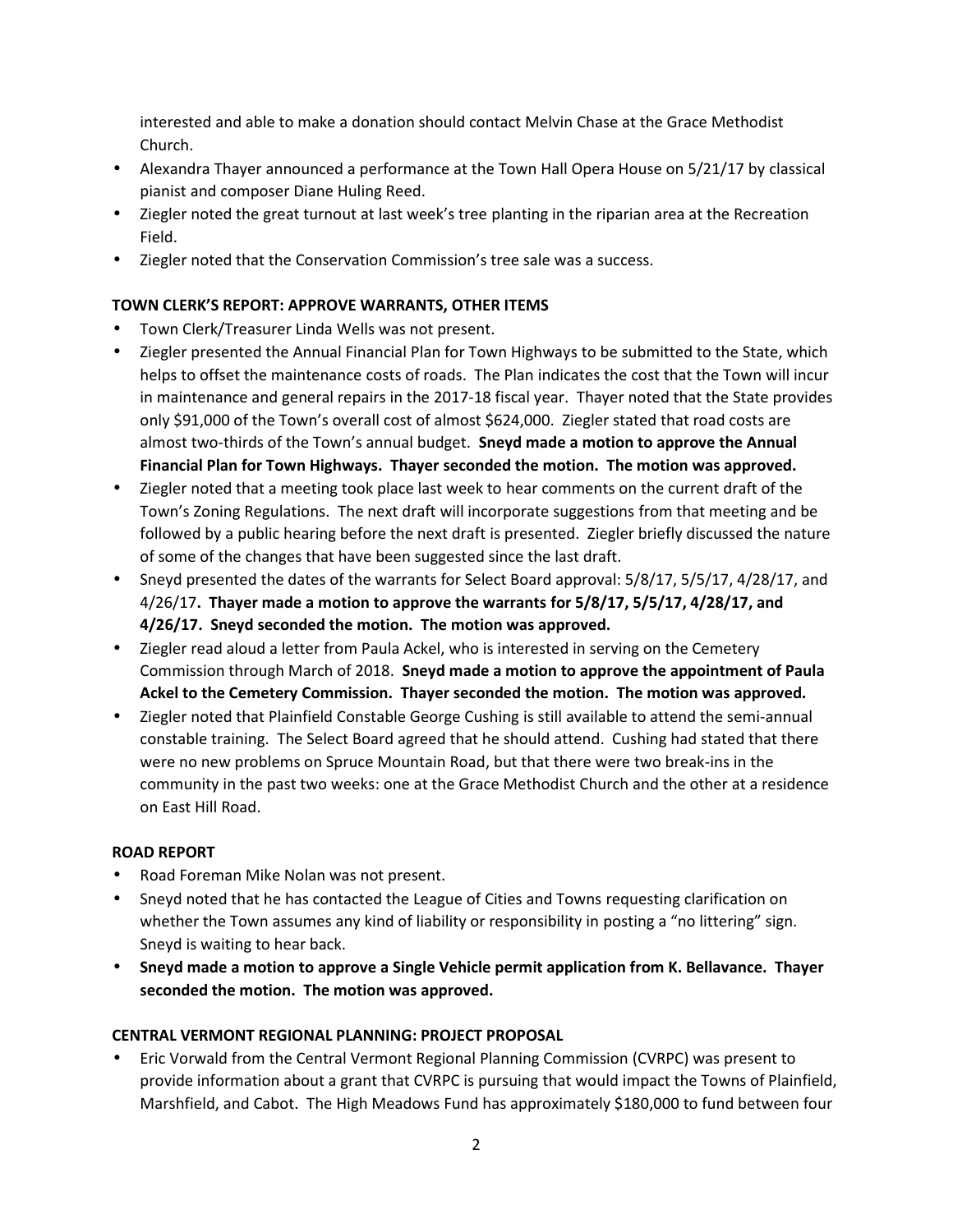and six projects concentrating on resiliency in a specific watershed. CVRPC is proposing a project that will focus on the upland forest areas in the Winooski River watershed. The headwaters of the Winooski are in this area and the proposed project will look at how maintaining an intact forest can enhance both water quality and quantity to the downstream reaches of the Winooski River as well as the smaller streams and tributaries in the headwaters area. The grant application requires the involvement and support of multiple towns. Vorwald requested a letter of support from the Plainfield Select Board prior to the 6/1/17 grant application deadline and potentially for the Town to participate, if the project is funded, by forming a steering committees and providing outreach to the community about the project and its benefits. CVRPC is also involving the Friends of the Winooski as a partner in the project. Thayer requested that the grant application be provided to the Select Board prior to submission and suggested that Plainfield's Emergency Management Director might also provide a letter of support. Sneyd asked about the possibility of the project impacting zoning regulations, to which Vorwald stated that some of the outcomes might result in the recommendation of some updated regulations that the Town might consider, but it would not be a requirement. Vorwald stated that the grant application would be seeking funding between \$30,000 and \$40,000 and believes that the match can be completely handled through in-kind funds; however, if there were to be a monetary requirement, it could likely be handled through CVRPC funds before asking the participating towns to provide any support. Sneyd asked if there was model language for the support letter, which Vorwald agreed to provide. It was decided that the letter would be drafted by Sneyd and presented for approval to the Select Board at the 5/22/17 meeting. **Sneyd made a motion to draft a letter of support to the Central Vermont Regional Planning Commission for the High Meadows Fund grant application. Thayer seconded the motion. The motion was approved.** Thayer asked Vorwald what new information will be learned from this project given the research that has already been done on forest fragmentation and water flow. Vorwald noted that while the details of the grant application are still being worked out, new information may be learned regarding how forest fragmentation and water flow from the small streams and tributaries in the headwaters are impacting that area from the beginning. The project will also provide education and may look at possible areas to implement the research.

## **LAKE CHAMPLAIN BASIN PROGRAM RESILIENCY GRANT REPORT: SARAH MCSHANE**

- Ziegler introduced Sarah McShane, project coordinator for the year-long Resiliency Awareness and Action Project, who presented draft copies of the final project report. McShane reviewed the initial formation of a local committee to implement the project and detailed the tasks that the Town was contracted to complete, including:
	- participating in the Resiliency Vermont conference at Norwich University to generate ideas on what they would like to see out of the project, what is working and not working, and learning what other towns and resiliency organizations throughout the state are doing;
	- carrying out a community assessment survey to gauge people's awareness of what local resources are available and ways to communicate in the event of an emergency, the results of which were used to generate a list of short- and long-term action projects;
	- holding several community events, including two neighborhood watch meetings, participating in Plainfield's Old Home Days, helping to dismantle the old picnic shelter at the Recreation Field, planning for and implementing a tree planting in the riparian area at the Recreation Field, and holding a well-attended Preparedness Party; and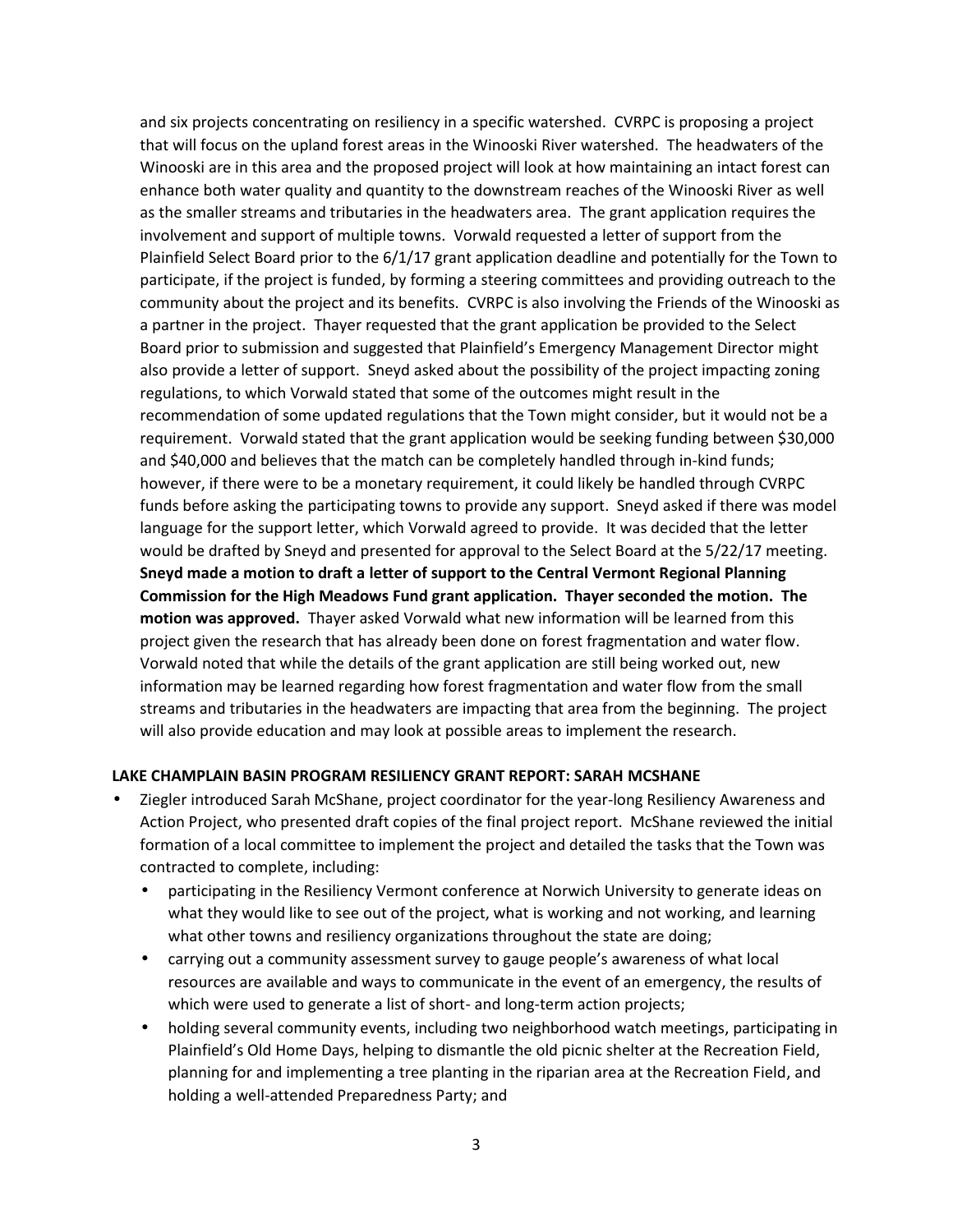wrapping up the project by sending the final report to the Lake Champlain Basin Program.

Looking to the future and given the recent break-ins in the community, McShane noted the need to identify a local person willing to coordinate a neighborhood watch. She also recommended holding community dinners as well as having an umbrella event for individual municipal groups in the Town to share and connect with what each is doing in the area of resiliency. McShane stated that one of the last visible projects was the tree planting with the Friends of the Winooski along the Great Brook, and noted the importance of keeping all the recent plantings watered throughout the summer. In terms of finishing up the grant, McShane stated that the financial report needs to be submitted and that Alice Merrill should be consulted to make sure that anything else that is required has been submitted. McShane will make sure that the final report is printed up and available to the public at the Cutler Library, the Town Office building, and any other places that Ziegler recommends, along with making a PDF available for posting to the Town website. McShane offered to be a resource in connecting a local neighborhood watch coordinator to Jason Gould at the Washington County Sherriff's Office and will email Ziegler a list of those who attended the community watch meetings. She will also leave all the paper materials from the project at the Town Offices. Ziegler thanked McShane for all her work on the project.

#### **CONSTABLE POSITION**

 Discussion centered on various changes to the language in the draft version of the constable job description, including specific tasks cited and removing the word "anticipated" from the position announcement. The agreed-upon language read as follows:

#### **Notice of Opening for Appointed Position of Constable for the Town of Plainfield**

The constable for the Town of Plainfield is expected to treat all with fairness and consideration without regard to an individual's sex, sexual orientation, gender identity, marital status, race, color, religion, national origin, immigration status, age, social class, or disability.

Essential qualities for constable for the Town of Plainfield are good communication skills, attention to detail, willingness to be disturbed by calls for assistance any time of day (or night), ability to collaborate with other town officers and law enforcement officers, and an orientation to solving problems through negotiation. In the event that the constable is authorized to enforce municipal ordinances, the constable is also expected to prosecute ordinance violation tickets before the Vermont Judicial Bureau at a location in Washington County when a ticket is appealed. The constable will also prepare a written report to be included in the annual Town Report for the Town of Plainfield. Preference will be given to residents of the Town of Plainfield.

The constable for the Town of Plainfield does not have law enforcement authority, however s/he may be authorized by the select board for the Town of Plainfield to enforce municipal ordinances.

The authority of a constable set out in 24 V.S.A. § 1936a (b) includes:

(1) the service of civil or criminal process, under 12 V.S.A. § 691;

- (2) destruction of animals, in accordance with the provisions of 20 V.S.A. chapter 193;
- (3) the killing of injured deer, under 10 V.S.A. § 4749;
- (4) provision of assistance to the health officer in the discharge of the health officer's duties, under 18 V.S.A. § 617;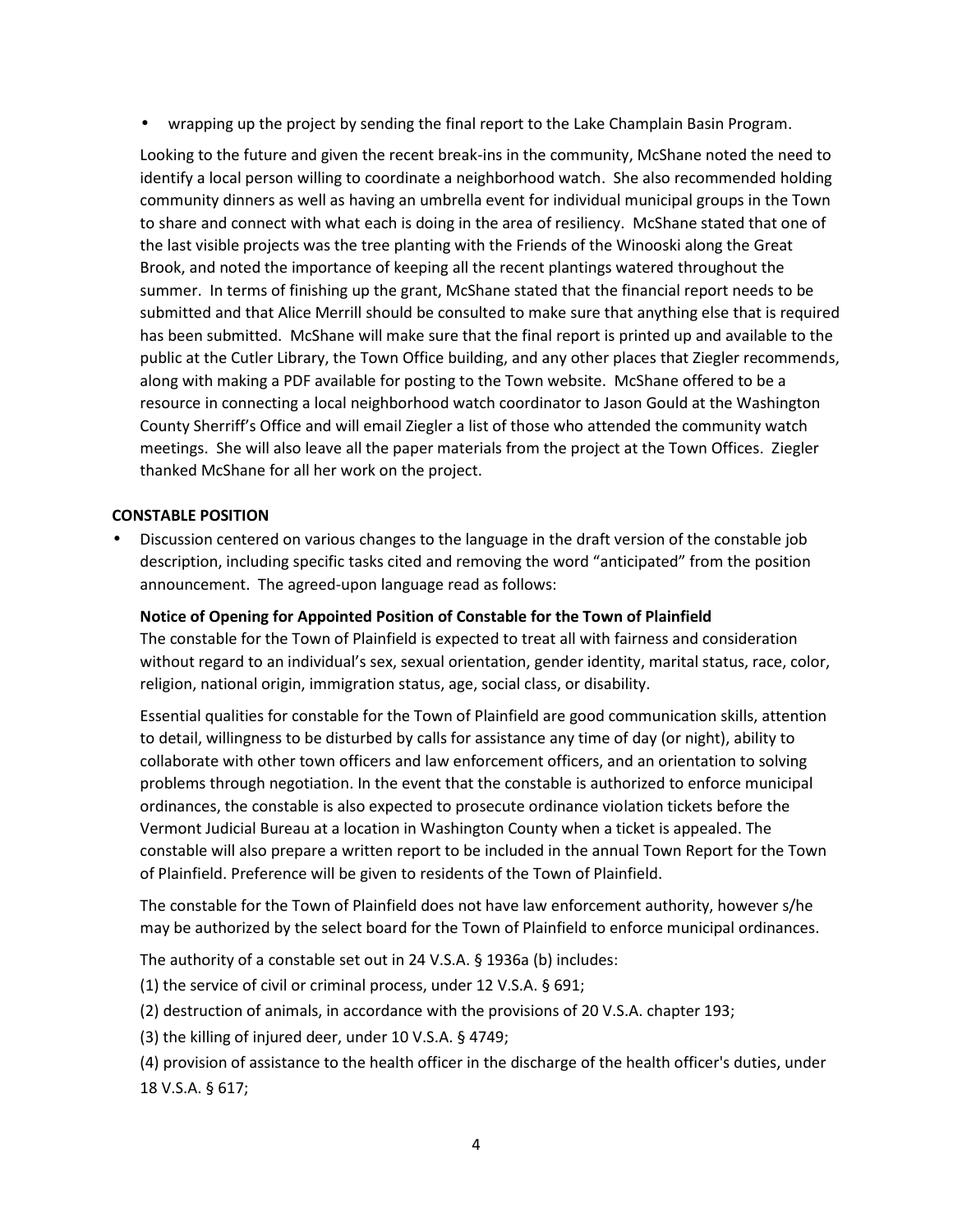(5) service as a Criminal Division of the Superior Court officer, under section 296 of this title;

(6) removal of disorderly people from town meeting, under 17 V.S.A. § 2659.

The constable for the Town of Plainfield may not be expected to carry out all of the responsibilities listed in 24 V.S.A. § 1936a (b) above.

Individuals interested in serving as constable for the Town of Plainfield are encouraged to obtain an application from the Town Clerk and return it for consideration and return it with a letter of interest which includes your skills, experience, and training and lists references. Please file this with the Plainfield Town Clerk, 149 Main Street, Plainfield, Vermont by May 22, 2017.

 Discussion followed regarding the hiring process, including the deadline for applications, where to publicly post the position, and when to conduct applicant interviews.

#### **STATE POLICE FORUM PROPOSAL**

 Ziegler noted that State Police Trooper Prack is ready to come to Plainfield to lead a public forum on community safety and has asked Ziegler to provide a list of stakeholders in the Town as well as anyone else interested in being part of discussing ways to make the community a safer place. After a brief discussion, it was determined that a Tuesday evening would be the best day to hold the forum. Ways in which the forum might be publicized included posting the event to Front Porch Forum and Plainfield People. Ziegler will get back to Prack to identify some possible dates for the forum.

#### **TOWN MEETING SPECIALLY WARNED ARTICLE**

 Ziegler noted that tonight's discussion would involve any other changes to the language in the Article and hopefully its formal approval/adoption. After discussion, the final agreed-upon version read as follows:

#### **Town Resources and Policing Policy**

In consideration of the commitment of the Town of Plainfield to treat all with fairness and consideration without regard to an individual's sex, sexual orientation, gender identity, marital status, race, color, religion, national origin, immigration status, age, social class, or disability, it is the policy of the Town of Plainfield, Vermont that:

- 1. Relating to all individuals, the Town of Plainfield will uphold the entirety of Vermont's Fair and Impartial Policing policy.
- 2. Relating to all individuals, the Town of Plainfield affirms compliance with Act 5, an act relating to freedom from compulsory collection of personal information, passed by the Vermont Legislature and signed by the governor on March 28, 2017 and that compliance with 20 V.S.A. Ch. 207, § 4651 as enacted by Act 5 is the policy of the Town of Plainfield for its employees, officers, and appointed officials.
- 3. The resources of the Town of Plainfield are to be directed to carrying out the work of the town. This includes financial resources, money, facilities, property, equipment, and personnel, whether employed, elected, or appointed.
- 4. When acting as an employee or officer, or appointed official for the Town of Plainfield, a person shall not: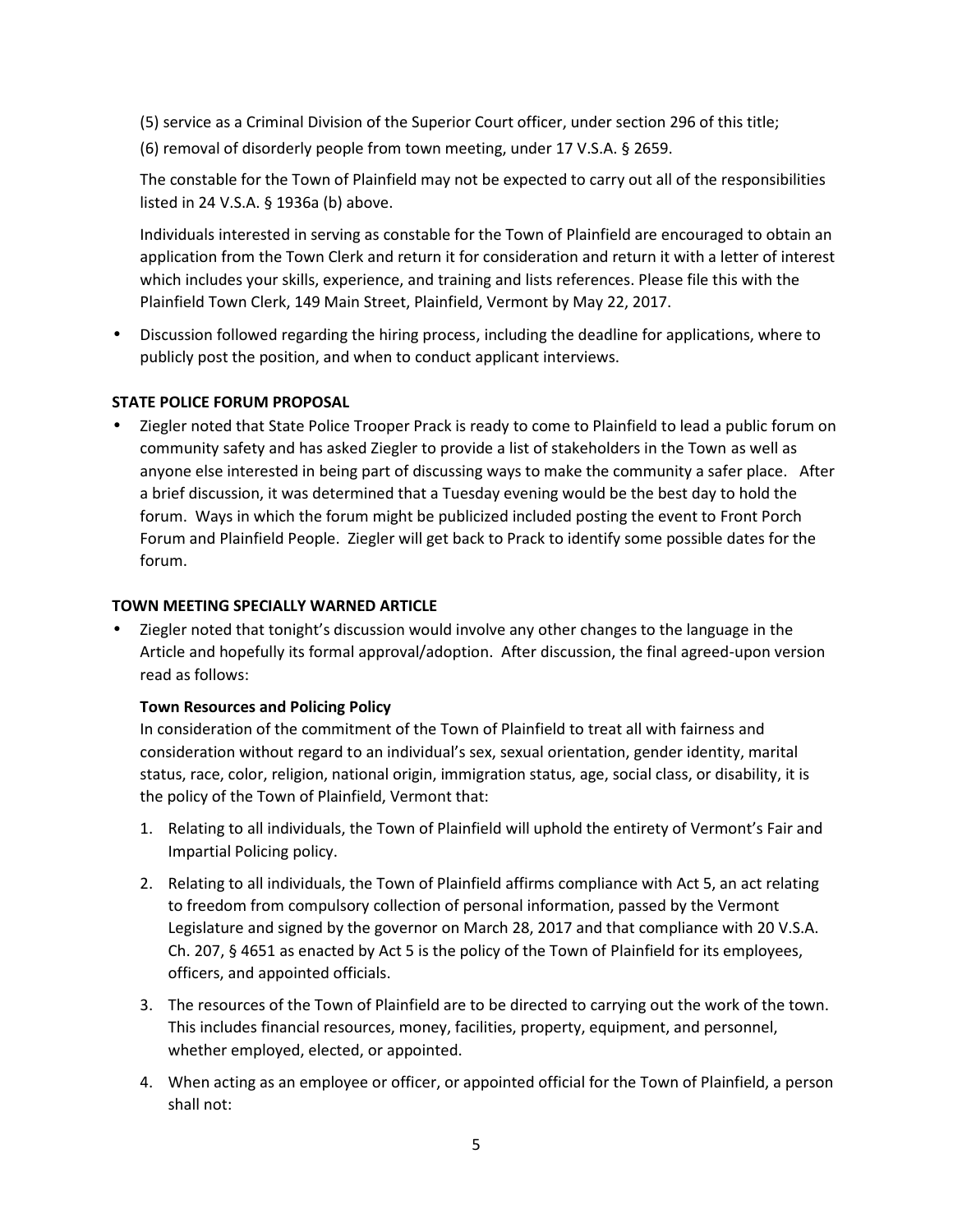- a. inquire about an individual's religion or immigration status;
- b. make or maintain records regarding an individual's religion or immigration status;
- c. respond to any request from a state or Federal agency which asks for or requires disclosure or identification of an individual's religion or immigration status except as ordered in a warrant or subpoena issued by a Federal judge or magistrate;
- d. in accordance with the provisions of the  $1<sup>st</sup>$ , 4<sup>th</sup>, and 5<sup>th</sup> Amendment of the United States Constitution and Articles 1, 3, 9, and 11 of the Vermont Constitution, shall not detain any individual and shall not participate in the detention of any individual, notwithstanding any request or order to the contrary from any state or Federal entity, agency, or employee *unless* provided with a warrant lawfully issued by a Federal judge or magistrate;
- 5. This policy does not prevent the Town Clerk or the Assistant Town Clerk from confirming that a resident seeking to be added to the voter list for the Town of Plainfield is a United States citizen solely for the purpose of adding an individual to the voter list for the Town of Plainfield. The Select Board for the Town of Plainfield states its commitment to devote the resources of the Town of Plainfield to the needs of the Town of Plainfield and its residents and further states its commitment that such resources shall not be diverted to the enforcement of matters within the purview of the Federal government.

So adopted this this 8th day of May, 2017, at Plainfield, Vermont by the vote of the Select Board of the Town of Plainfield.

Select Board member

\_\_\_\_\_\_\_\_\_\_\_\_\_\_\_\_\_\_\_\_\_\_\_\_\_\_\_\_\_\_

\_\_\_\_\_\_\_\_\_\_\_\_\_\_\_\_\_\_\_\_\_\_\_\_\_\_\_\_\_\_

\_\_\_\_\_\_\_\_\_\_\_\_\_\_\_\_\_\_\_\_\_\_\_\_\_\_\_\_\_\_

Select Board member

Select Board member

 **Thayer made a motion that the Select Board adopt the Town Resources and Policing Policy as amended. Sneyd seconded the motion. The motion was approved.**

#### **MINUTES**

 After noting the misspelling of two names in the draft minutes and including a change requested earlier by Thayer, **Sneyd made a motion to approve the minutes from the 4/10/17 regular Select Board meeting as amended. Thayer seconded the motion. The motion was approved.**

## **OTHER BUSINESS**

- A brief discussion centered on various agenda items to be considered at the 5/22/17 Select Board meeting.
- There was discussion regarding clearly stating the employment status of the individual hired to manage the website as a contractor, not a Town employee, how to supervise and track the work that is done, and scheduling interviews with applicants.